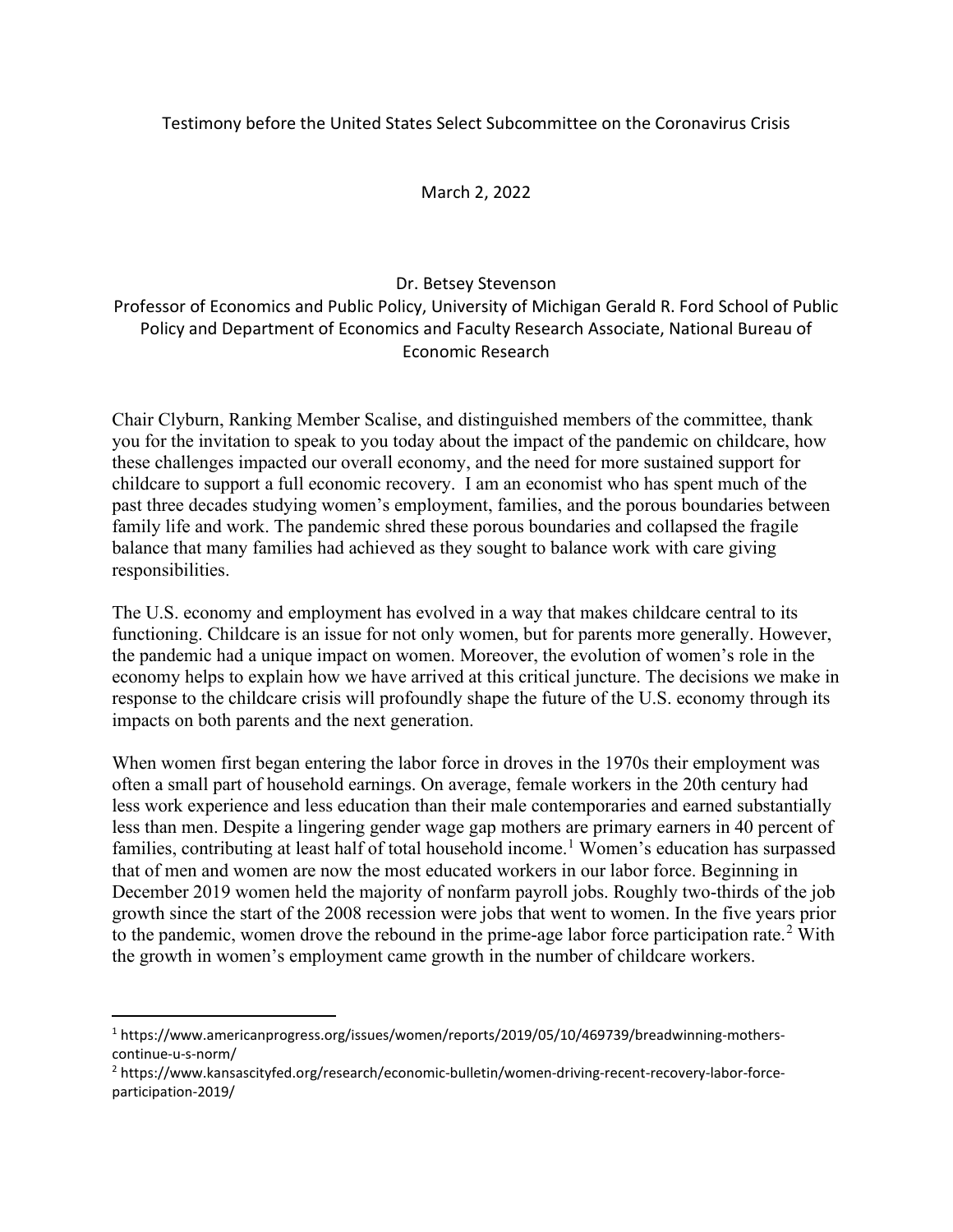Women's personal lives have also undergone a profound shift. As women deepened their connection to work, their fertility declined, and they postponed having children. For some generations this had led to not only children born at older ages, but fewer children overall. But the decline in fertility for women began to turn around about a decade and a half ago. For the women in their mid-to-late 40s as the pandemic began, completed fertility was higher than it had been for similarly aged women for much of the 21<sup>st</sup> century. The probability of having never been a mother fell and the average number of children born rose compared to the previous generation. [3](#page-1-0)

These recent new mothers were also more likely to continue working outside the home. In 2019 the labor force participation of mothers of children 6 years old and younger hit a new high.<sup>[4](#page-1-1)</sup> Mothers with kids in the home as the pandemic hit were older, with more work experience, and more education than mothers with kids in the home during previous recessions. The culmination was a large number of women with substantial work experience, whose families relied on childcare. Stepping out of the labor force for these mothers was a less viable option, and yet, for some of these mothers, it was the only option available.

Two-thirds of childcare centers had closed by April 2020 and the number of child-care workers fell by 34 percent.<sup>[5](#page-1-2)</sup> Parents of school-aged children were also affected, as schools around the country turned to remote learning, and many remained remote or partially remote for more than a year.[6](#page-1-3) More than two-thirds of children live in households in which all parents work and for these families childcare is essential.<sup>[7](#page-1-4)</sup> For most parents, school is a primary provider of childcare, offering roughly 30 hours a week of not only education, but also supervision of children. The pandemic made it clear that schools and childcare both serve dual purposes: educating and caring for children. Parents need their children to have a safe and enriching place to learn and develop while they are at work.

Research has found that childcare related constraints led to more women than men losing jobs during the pandemic.<sup>[8](#page-1-5)</sup> However, these childcare disruptions on work went well beyond the question of whether or not parents were able to work. A survey I conducted in the summer of 2021 found that childcare responsibilities during the COVID-19 crisis impacted the employment

<span id="page-1-0"></span><sup>3</sup> https://www.pewresearch.org/fact-tank/2021/05/07/with-a-potential-baby-bust-on-the-horizon-key-factsabout-fertility-in-the-u-s-before-the-pandemic/

<span id="page-1-1"></span><sup>4</sup> BLS, Current Population Survey

<span id="page-1-2"></span><sup>5</sup> "The Care Burden during Covid-19: A National Database of Child Care Closures in the United States" [https://journals.sagepub.com/doi/full/10.1177/23780231211032028;](https://journals.sagepub.com/doi/full/10.1177/23780231211032028) employment numbers from the Bureau of Labor Statistics

<span id="page-1-3"></span><sup>6</sup> Bauer, Lauren, Arindrajit Dube, Wendy Edelberg, and Aaron Sojourner, June3, 2021. "Examining the uneven and hardto-predict labor market recovery." The Hamilton Project, Brookings Institution, Washington, DC

<span id="page-1-4"></span><sup>7</sup> American Community Survey 2019 Table B23008

<span id="page-1-5"></span><sup>8</sup> Fairlie, Couch, and Xu 2021 ["The Evolving Impacts of the Covid-19 Pandemic On Gender Inequality in the U.S.](https://www.nber.org/system/files/working_papers/w29426/w29426.pdf)  [Labor Market: The Covid Motherhood Penalty"](https://www.nber.org/system/files/working_papers/w29426/w29426.pdf) NBER Working Paper and Heggeness, Misty. 2020. "Why Is Mommy So Stressed? Estimating the Immediate Impact of the COVID-19 Shock on Parental Attachment to the Labor Market and the Double Bind of Mothers." Revised October 26, 2020. Institute Working Paper 33, Federal Reserve Bank of Minneapolis, Minneapolis, MN.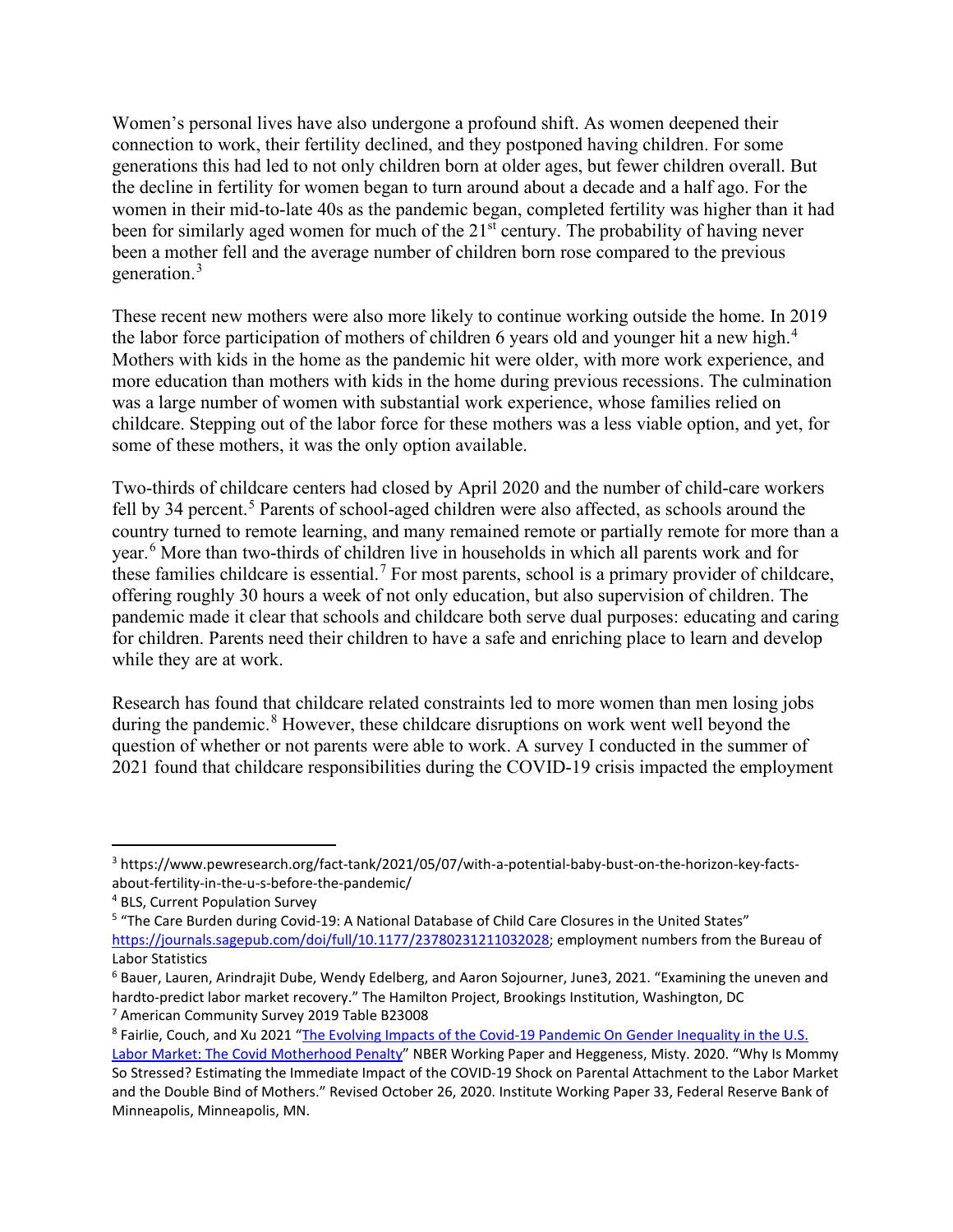outcomes of 5[9](#page-2-0)% of parents.<sup>9</sup> While fathers were less likely to leave employment, they were more likely to point to childcare constraints as a reason for turning down a promotion, changing employment, or pausing further education or training. Mothers also made similar sacrifices (see the appendix Figure). These other choices do not show up as a smaller labor force, but they do lead to a lower potential output for the U.S. economy and lower lifetime earnings for many parents. Looking forward, a quarter of fathers report wanting to reduce their working hours permanently compared to prior to the pandemic, while an additional 17% want to pursue a less demanding job. Mothers also report wanting to reduce their hours (22%) or find a less demanding job (13%) but to a somewhat lesser extent than fathers.<sup>[10](#page-2-1)</sup> (see appendix figures.)

Much of the press around childcare challenges has focused on the impact on women, but a many decades long shift toward greater equality in the home has increased fathers' responsibilities for child and eldercare. Both men and women need access to more affordable and stable childcare as well as the flexibility in their jobs to effectively balance their caregiving and work responsibilities. Long before the pandemic, the tensions between work and family were increasing and increasingly impacting fathers. A 2014 survey found that 49% of parents had passed up a job because it conflicted with family obligations.<sup>[11](#page-2-2)</sup> A 2016 survey by the Society of Human Resource Managers found that 46% of men and 43% of women reported facing work-family conflict on a regular basis.<sup>[12](#page-2-3)</sup>

Our childcare challenges are ongoing, both because the pandemic is ongoing and because our childcare infrastructure was inadequate prior to the pandemic.

An analysis of Census Pulse data by the Washington Post showed that low-income households have faced more child-care disruptions in recent months and are more likely to lose a job due to childcare disruptions.<sup>[13](#page-2-4)</sup> In my own analysis of the Census Pulse data I show that childcare disruptions and their impact on employment are greater for single parents than for parents in which there are multiple adults in the household (see appendix figures).

Even in good economic times, finding high quality affordable childcare is challenging for parents. While the number of childcare workers has grown, that growth has been insufficient to keep up with rising demand. Moreover, there is a high level of turnover in the childcare workforce—with one study finding annual turnover rates that are four times higher than that

<span id="page-2-0"></span><sup>&</sup>lt;sup>9</sup> Survey conducted between May 27 and July 7, 2021 using RIWI's Random Domain Intercept Technology, a patented, machine-learning technology that delivers anonymous opt-in surveys to Web users who are surfing online. Data published in Stevenson "Women, Work, and Families: Recovering from the Pandemic-Induced Recession" https://www.brookings.edu/wp-

<span id="page-2-1"></span>content/uploads/2021/09/20210929\_Hamilton\_stevenson\_womenWorkFamilies.pdf  $10$  ibid

<span id="page-2-2"></span><sup>&</sup>lt;sup>11</sup> Harris Poll of 4,096 U.S. adults conducted online May 27-30, 2014. Reported in "Eleven Facts about American Families and Work" October 2014 Report of the Council of Economic Advisers

<span id="page-2-3"></span>https://obamawhitehouse.archives.gov/sites/default/files/docs/eleven\_facts\_about\_family\_and\_work\_final.pdf  $12$  SHRM's Effective Workplace Index Executive Summary, analysis of the SHRM National Study of the Changing Workforce https://www.shrm.org/hr-today/trends-and-forecasting/special-reports-and-expertviews/Documents/SHRM-NSCW-Effective-Workplace-Index-Summary.pdf

<span id="page-2-4"></span> $13$  Abha Bhattarai and Alyssa Fowers "For low-income parents, no day care often means no pay" https://www.washingtonpost.com/business/2022/02/22/child-care-covid-inequality/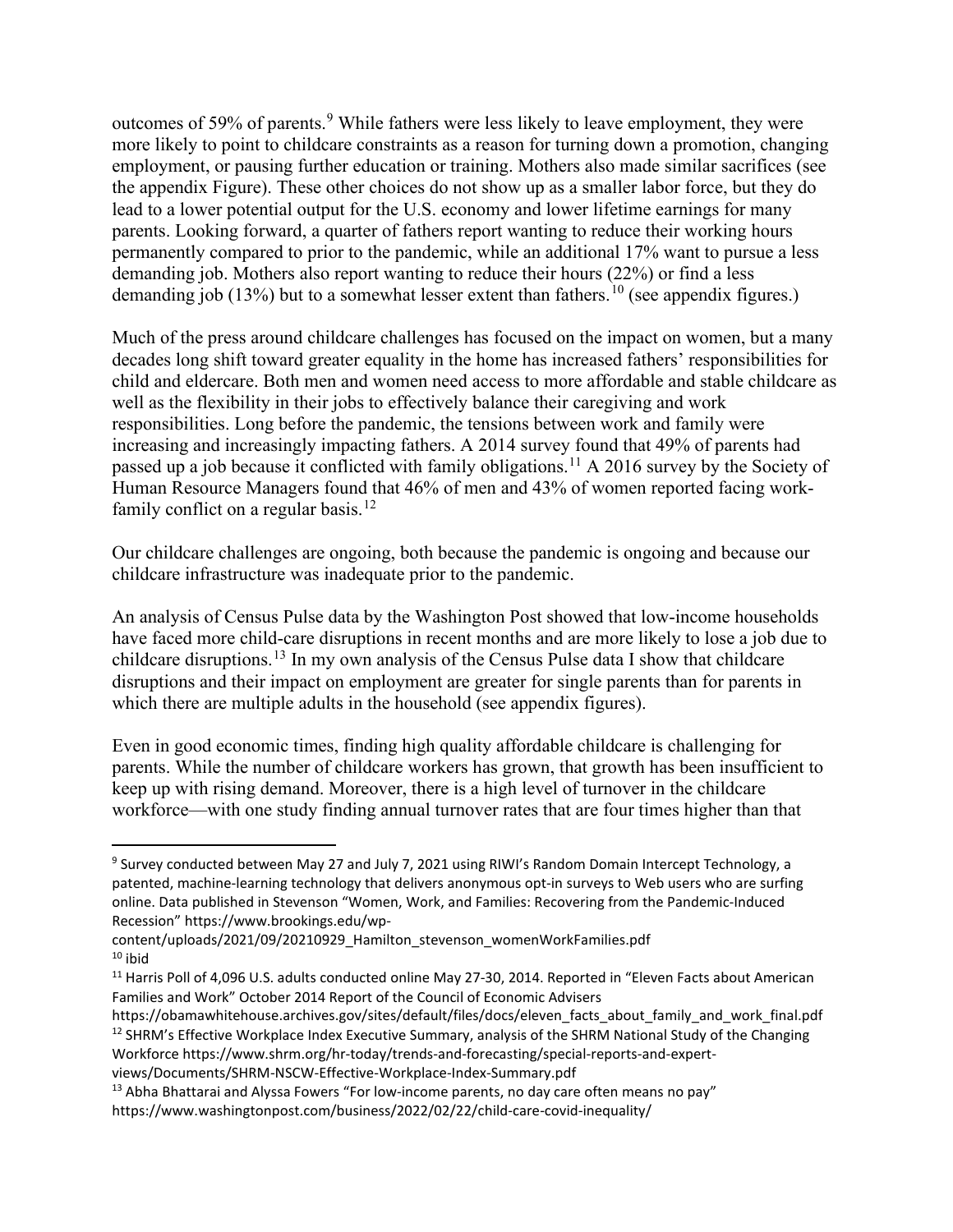within elementary schools.<sup>[14](#page-3-0)</sup> The cost of childcare, particularly high-quality childcare, prior to the pandemic made working too expensive for some parents. In 2020, center-based care—which is more likely to provide the curriculum-based early learning experience that builds the human capital of young children—cost roughly  $$10,000$  per child.<sup>[15](#page-3-1)</sup> In more than half of states, the cost of full-time childcare exceeds the cost of in-state college tuition.[16](#page-3-2)

And yet the childcare market is still far from recovering to pre-pandemic levels of access and affordability. Research has found that childcare is particularly sensitive to economic downturns—with availability falling sharply with the unemployment rate and then recovering more slowly than the rest of the economy.<sup>[17](#page-3-3)</sup> During the pandemic employment in private sector childcare declined by more than public programs like Head Start and pre-kindergarten<sup>[18](#page-3-4)</sup>. This finding is likely due to the \$4 billion provided in the March 2020 CARES ACT for childcare programs and Head Start.

Employment in childcare remains more than 10 percent below pre-pandemic levels even though nonfarm employment remains only 1.9 percent below its February 2020 level. The American Rescue Plan authorized \$39 billion for childcare, much of which is just now starting to get dispersed. While this crucial funding will serve as needed emergency support for our childcare infrastructure, it does not provide the long-term structural support childcare needs.

Early childhood educators can improve outcomes for children by engaging in developmentally appropriate curriculum-based activities. And yet, childcare workers are some of the lowest paid workers in our country. Childcare costs will continue to rise in the coming years and are likely to rise sharply. These price changes will also exacerbate existing inequalities among children.

In 2020, the median childcare worker earned just \$12.24 an hour, meaning that roughly half of families are depending on workers who are paid less than that. The bottom 25% of childcare workers earned under \$10.05 an hour. These wages were low compared to alternative work opportunities available to childcare workers prior to the pandemic. However, they are now completely out of line with wages in alternative occupations as labor shortages have substantially pushed up wages of the lowest paid workers. Amazon has a starting pay of \$18 an hour. Hobby Lobby raised its minimum wage for full-time workers to \$18.50. Target announced a few days ago that it was raising its starting wage to \$24.

Children need committed professionals to provide care and developmentally appropriate skill development. But few people have the luxury of gaining training in early childhood education and committing to the profession for \$12 an hour, particularly if they can make twice as much by seeking employment at Target. The low pay is one reason that childcare has such high turnover

<span id="page-3-0"></span><sup>14</sup> Bassok, D., Loeb, S. and Paglayan, A. S. (2013). The early childhood care and education workforce from 1990 through 2010: Changing dynamics and persistent concerns. Education Finance and Policy

<span id="page-3-1"></span><sup>15</sup> "Demanding Change: Repairing our Child Care System" https://www.childcareaware.org/demanding-changerepairing-our-child-care-system/#Affordability

<span id="page-3-2"></span><sup>16</sup> https://www.epi.org/child-care-costs-in-the-united-states/

<span id="page-3-3"></span><sup>&</sup>lt;sup>17</sup> Brown and Herbst (2021) "Childcare over the Business Cycle" https://ftp.iza.org/dp14048.pdf

<span id="page-3-4"></span><sup>&</sup>lt;sup>18</sup> Ali, Harbst, Makridis "The impact of COVID-19 on the U.S. child care market: Evidence from stay-at-home orders" Economics of Education Review June 2021 Vol. 82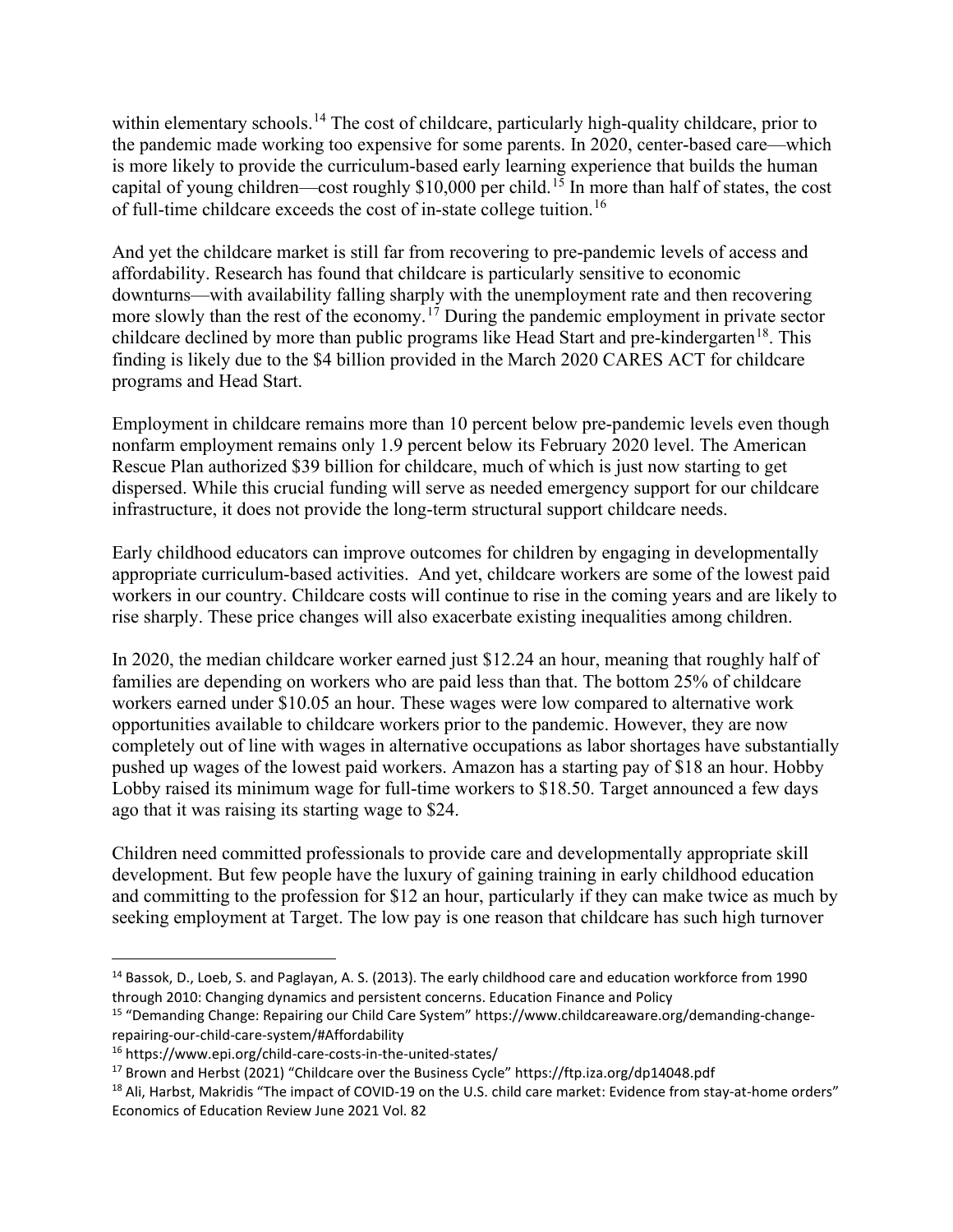of workers compared to other jobs in education. The pay of childcare providers must and will rise due to market forces. These forces will also ultimately raise the cost of childcare making childcare, and thus labor market participation for parents, even more unaffordable.

The next round of inflation will be driven by the constriction in labor supply, particularly in the service sector. As people reduce their hours worked, as fewer people participate in the labor force, the cost of services will rise. Demand for services has yet to fully recover, and inflation has thus far been driven by rapidly rising prices in the goods producing sector. As demand picks up in the service sector, prices will rise rapidly as worker shortages spread. One solution is to make it easier for more people to be able to afford to work, by making childcare and eldercare more affordable for families and by making jobs in childcare and eldercare more attractive for workers.

Parents want high quality affordable childcare because they realize that it not only allows them to raise their households income through work, but it develops skills in their children that research has shown lead to higher lifetime earnings.<sup>[19](#page-4-0)</sup> Research suggests that expanding early learning initiatives would create benefits to society of nearly \$9 for every \$1 invested, about half of which comes from higher earnings among the children who receive these investments.<sup>[20](#page-4-1)</sup> Why don't parents make these investments themselves? Research shows that it is their inability to afford high quality care and challenges parents face in identifying quality among programs that limits kids access to these important investments.<sup>[21](#page-4-2)</sup> The distinction between an inability to afford rather than an unwillingness to pay is important—parents would invest more in their children if they could. And that is why parents with high incomes do invest so much in their children. Lower income parents simply cannot afford the high cost of high-quality programs. The result is unequal investment in children that fundamentally erodes the level playing field necessary for a competitive market economy to thrive.

Our failure to adapt to the rise of women as equal participants in the labor force has caused the United States to fall behind other nations and it will continue to do so if we do not solve the problem. In the latter half of the  $20<sup>th</sup>$  century, the United States had one of the highest female labor force participation rates of any OECD country. Yet, in the ensuing decades, the US rank has fallen to near the bottom among 22 OECD countries as these countries have expanded family friendly policies including parental leave and childcare.<sup>[22](#page-4-3)</sup> But the problem the United States faces is not only women's labor force participation. Men's labor force participation has been declining for decades. Despite the lack of childcare, the United States has relied on women to fuel economic growth for decades. Women are now asking for their contributions to be fully acknowledged and supported.

Early in the pandemic some feared that women would be set back. Indeed some women have been set back. But the real fear is that the U.S. economy will be set back. Women lost more jobs than men during the pandemic, as job loss disproportionately occurred in the industries in which

https://www.nber.org/papers/w25335

<span id="page-4-0"></span><sup>19</sup> Havnes and Mogstad, 2011 AER https://www.aeaweb.org/articles?id=10.1257/pol.3.2.97

<span id="page-4-1"></span><sup>20</sup> 2016 Economic Report of the President "**Inequality in Early Childhood and Effective Public Policy Interventions"**

<span id="page-4-2"></span><sup>&</sup>lt;sup>21</sup> Gordon, Hebst, Tekin, 2018 "Who's Minding the Kids" NBER working paper

<span id="page-4-3"></span><sup>22</sup> Blau and Kahn, 2013 https://www.nber.org/papers/w18702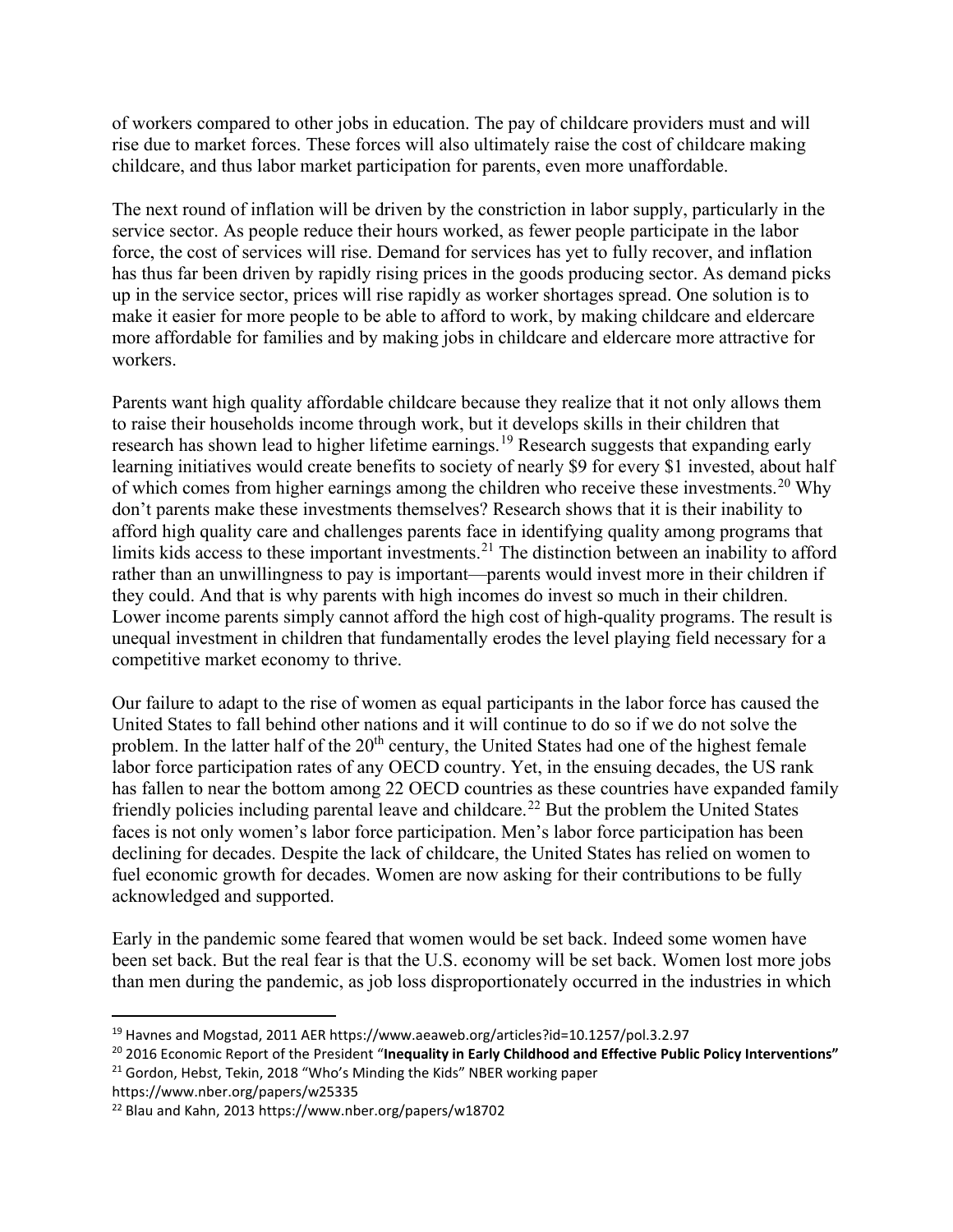women hold the majority of jobs such as in education and health services. However, as of January 2022 women had added back more jobs than men and had reversed employment gaps (see the table in the appendix figures for a breakdown in the remaining gap in the employment rate by age and gender).

Women are going back to work, and will once again likely be the majority holder of jobs in the economy. But the scars of those declined promotions, the missed work, the lost jobs, and the lost income will remain. And many parents are continuing to face work and income loss due to childcare disruptions. The biggest economic problem the U.S. currently faces is low labor force participation. To solve that problem requires investing more in our youngest citizens and supporting their families with a more reliable, affordable, and a higher quality childcare sector.

#### Appendix: Data Figures



## Working Parents' Experiences During the Pandemic

Source: Survey conducted between May 27 and July 7, 2021 using RIWI's Random Domain Intercept Technology, a patented, machine-learning technology that delivers anonymous opt-in surveys to Web users who are surfing online.

Note: 2,550 working parents completed the survey, out of a random sample of 14,410 adults who were initially surveyed. When users stumble upon one of the hundreds of thousands of domains that RIWI owns or controls, these random, non-incented users are filtered through a series of proprietary algorithms to ensure there are no non-human respondents, and invited to participate in a survey. RIWI geo-targets respondents automatically by county, region, state, and city Survey participants are accessed on all Web-enabled devices, and the technology cannot be blocked by state surveillance or Internet control, nor is it susceptible to ad-block technologies. Although RIWI collects and reports the age, gender and geo-location of all respondents, no personally identifiable information is ever collected or reported. No enticements are used, and participants can easily exit the survey at any time. Weights are applied to age and gender as per the most recent national census data available, drawn from the U.S. Census Bureau. Respondent weight values are generated post-stratification using a raking algorithm. Weighted data estimates what the nationallyrepresentative population perceives.

**HAMILTON BROOKINGS**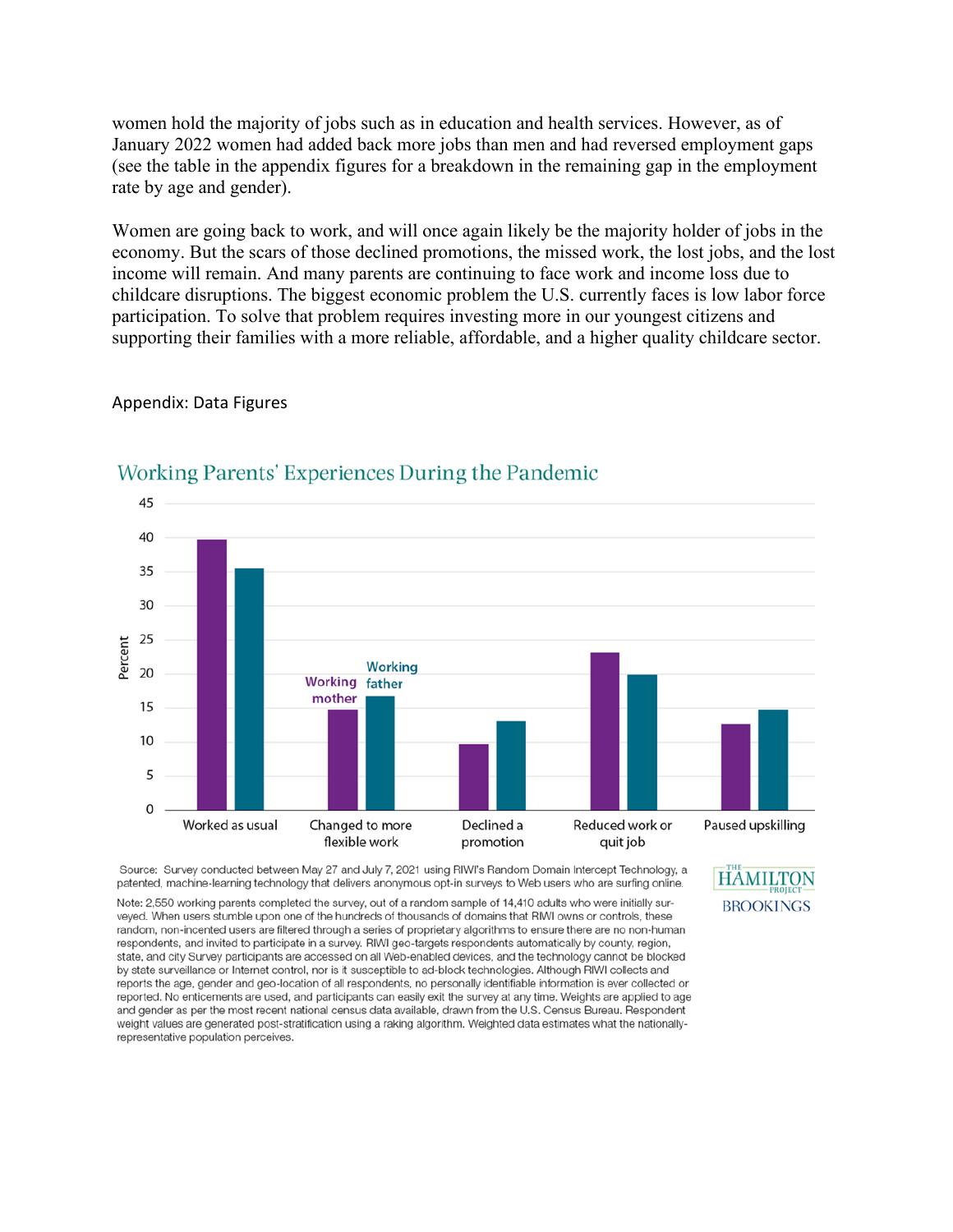

#### Working Parents' Expectations for the Future

Source: Survey conducted between May 27 and July 7, 2021 using RIWI's Random Domain Intercept Technology, a patented, machine-learning technology that delivers anonymous opt-in surveys to Web users who are surfing online.

Note: 2,550 working parents completed the survey, out of a random sample of 14,410 adults who were initially surveyed. When users stumble upon one of the hundreds of thousands of domains that RIWI owns or controls, these random, non-incented users are filtered through a series of proprietary algorithms to ensure there are no non-human<br>respondents, and invited to participate in a survey. RIWI geo-targets respondents automatically by county, by state surveillance or Internet control, nor is it susceptible to ad-block technologies. Although RIWI collects and reports the age, gender and geo-location of all respondents, no personally identifiable information is ever collected or<br>reported. No enticements are used, and participants can easily exit the survey at any time. Weights a and gender as per the most recent national census data available, drawn from the US Census Bureau. Respondent<br>weight values are generated post-stratification using a raking algorithm. Weighted data estimates what the natio representative population perceives.

# **Households with Lower Incomes Faced More Child Care Disruptions**

**HAMILTON** 

**BROOKINGS** 

Percent of households with children under 12 who experienced a disruption in child care arrangements, by 2020 household income



Pause in survey indicated using dashed lines.

Source: Household Pulse Survey · Created with Datawrapper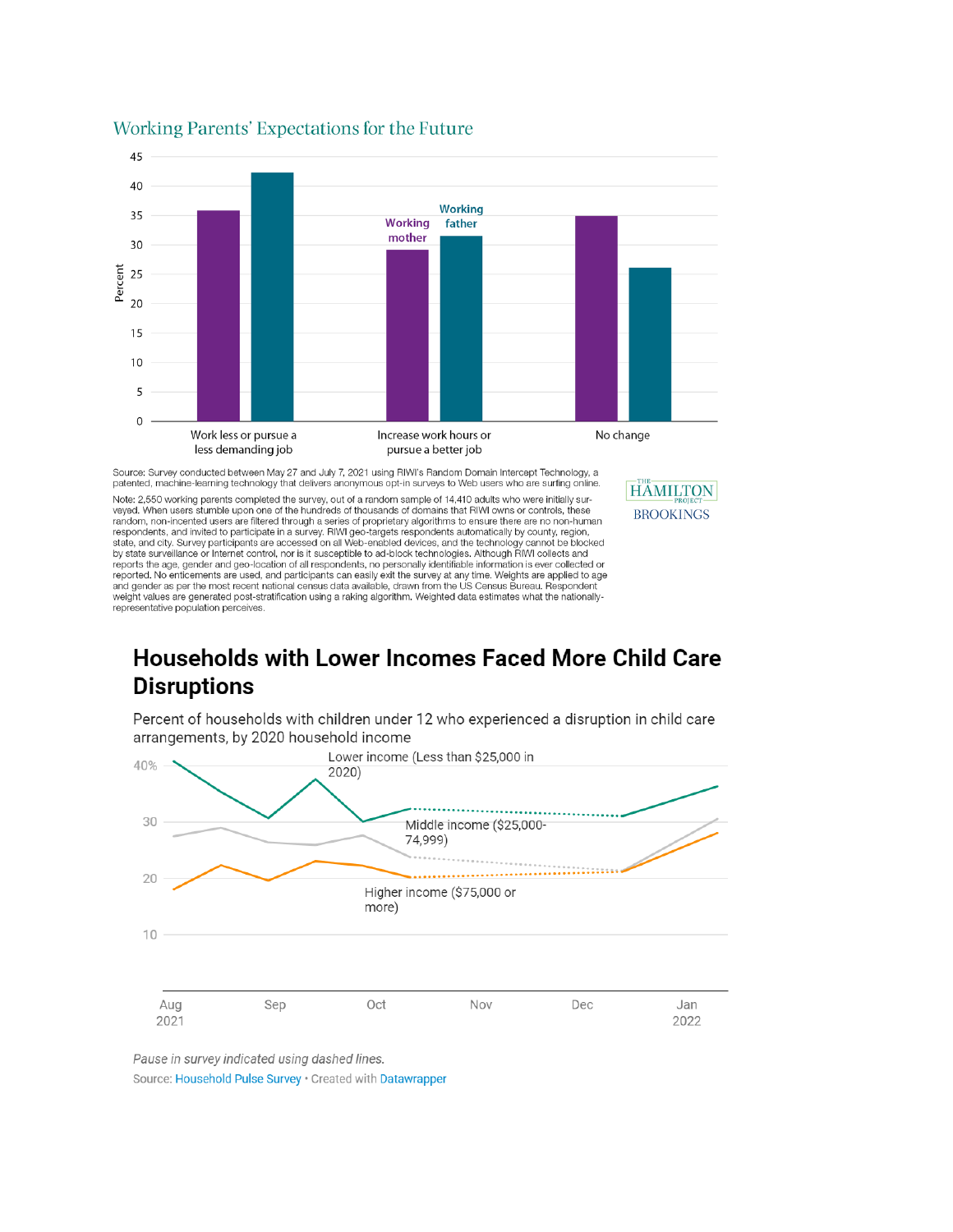## **Already Facing More Childcare Disruptions, Single** Parent Households Experience Larger Impacts During **Covid Waves**

Percent of households w/ children under 12 who experienced a child care disruption last month



Pause in survey indicated using dashed lines Source: Household Pulse Survey · Get the data · Created with Datawrapper

# **Care Industries Still Missing Many Workers**



Thousands of employees

Source: U.S. Bureau of Labor Statistics · Created with Datawrapper